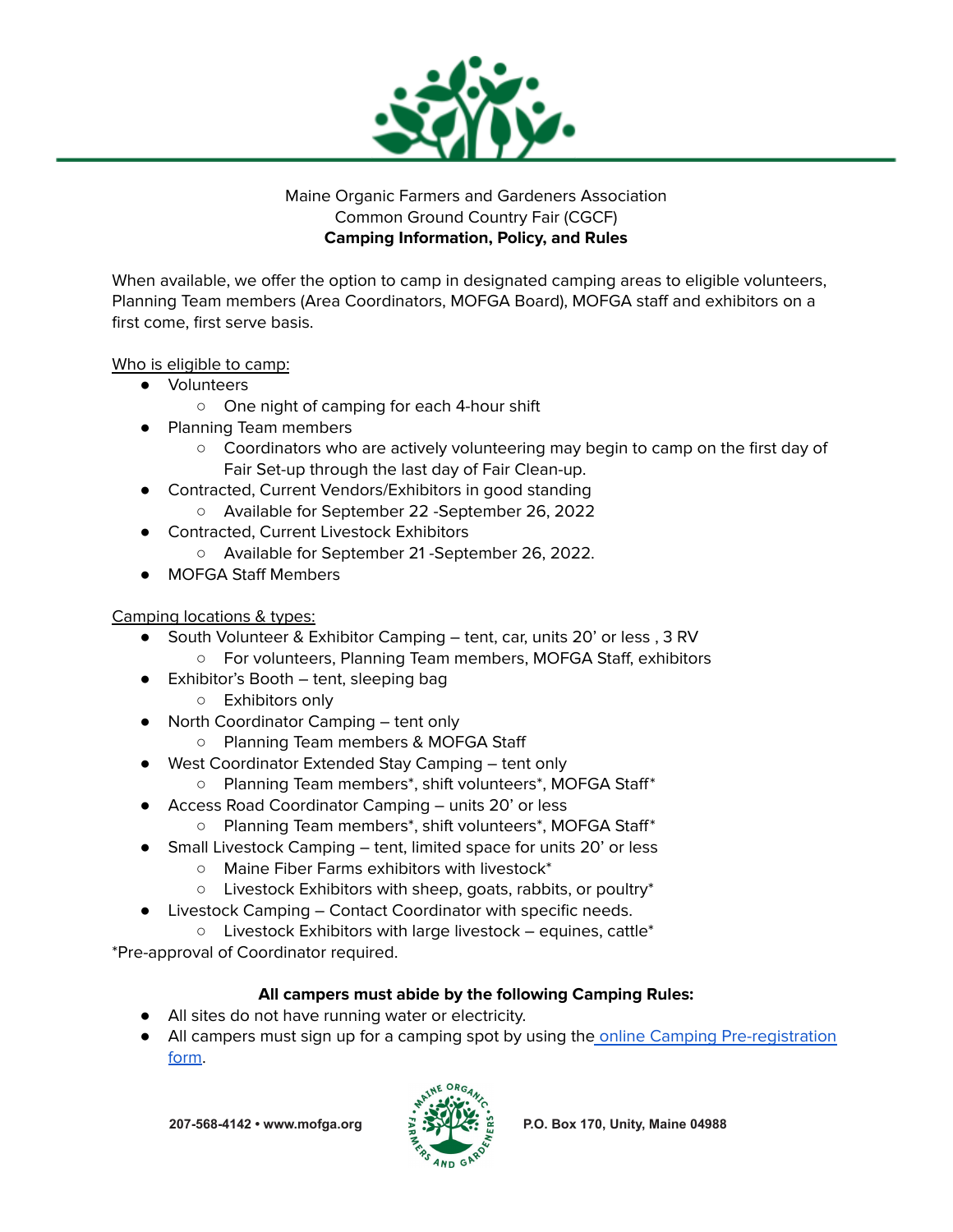- Campers must camp in the designated camping areas. There is no camping allowed in the parking lots.
- Campers may not engage in illegal activity on the Fairgrounds or MOFGA grounds.
- Pets are absolutely forbidden on Fairgrounds and in the camping areas.
- No unauthorized campfires.
- Cooking is only allowed in the designated areas with 1 lb propane or butane cylinders. No solid fuel may be used without permission of the Fair Office. Any participant using cooking equipment must have an appropriate fire extinguisher with them.
	- The approved Designated Cooking areas are in South Camping, between the North Coordinator Camping and the Bike area, near the Rabbit Barn area, and in the Livestock area near the Maintenance shop. These areas are designated by signage.
- Campers must stay on marked paths in the North & West Coordinator Camping areas to minimize impact.
- Use port-a-potties or Common Thrones in the camping areas. Do not go to the bathroom in the woods.
- Quiet time is from 10:00 p.m. until 6:00 a.m.
- Volunteers not actively volunteering between the hours of 11:00 p.m. and 6:00 a.m. must stay off the Fairgrounds.
- Common Ground Country Fair assumes no responsibility for lost or stolen items.
- Members of the CGCF Safety Team are authorized to ask volunteers for identification in the form of their volunteer shift registration. Safety Team members represent the CGCF and MOFGA in determining whether certain persons and/or their conduct is permitted to be on the Fairgrounds. Any person not abiding by established Fair guidelines may be asked to leave the fairgrounds by the Safety Coordinator in charge, the Fair Director or a Waldo County Deputy.
- Campers must take gray water to the Compost and Recycling area.
- Generators may not be used unless specifically permitted in a camping area's rules and guidelines.
- Please carry out what you carry in.

Please note: The Common Ground Country Fair has limited land resources and assigns camping spots on a first come, first serve basis. In the event that the campgrounds are full, campers will be directed to nearby camping areas. These areas are listed on the Camping and Accommodations webpage on MOFGA.org.

### **Camping Areas' Specific Rules & Guidelines**

South Volunteer & Exhibitor Camping Area

- Primarily tent camping
- Limited camping in your vehicle
- $\bullet$  Limited availability  $-20'$  or less unit parking/camping
	- The 20' must include any extensions, any longer and the unit is deemed a RV size.
- 3 lottery RV spaces 24-26' unit parking/camping\*
	- You must be a current exhibitor or pre-registered volunteer who is scheduled to work 3 shifts to enter the lottery.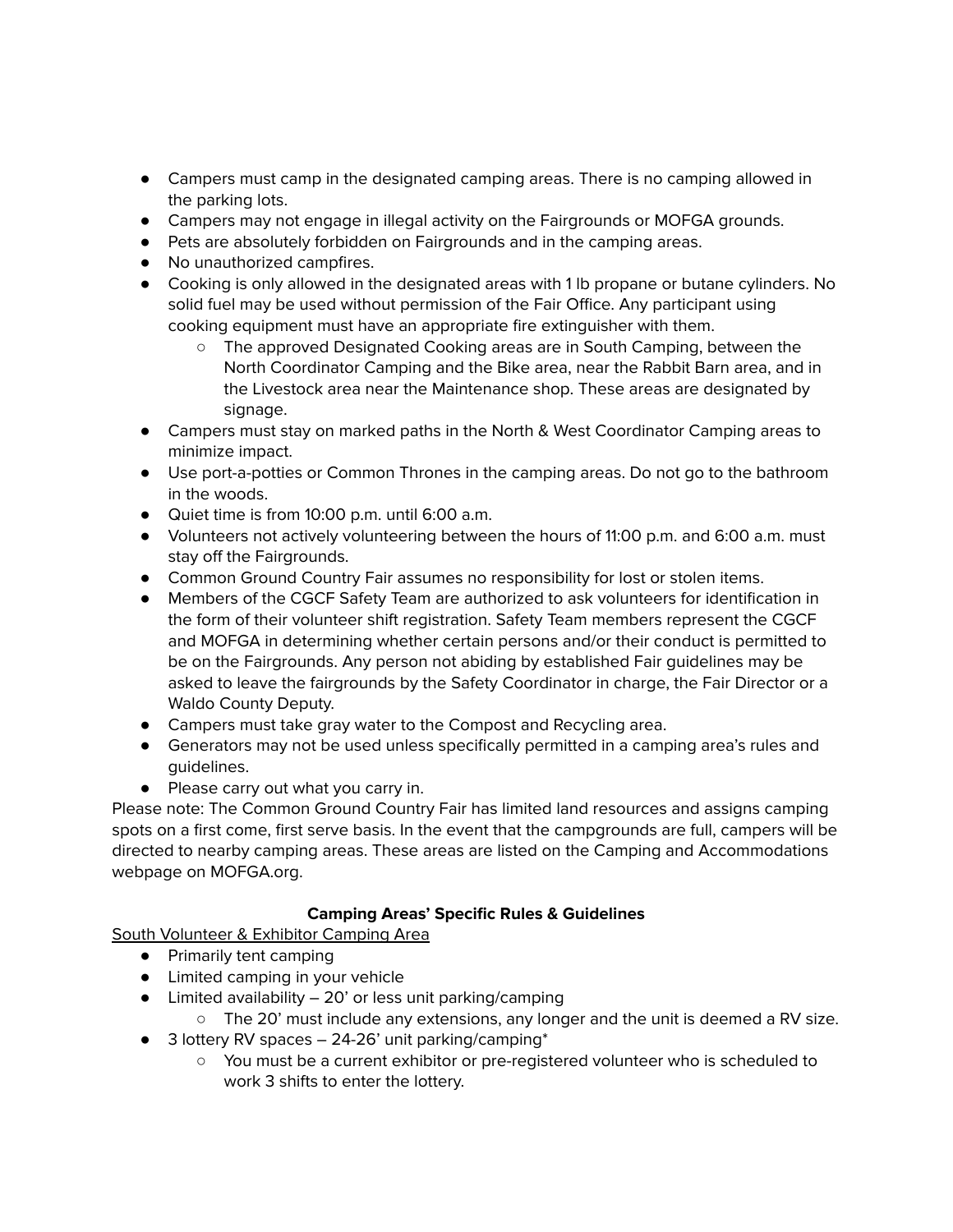- The lottery is September 1-15th. To enter, follow the link on the Vendor & Applications webpage on mofga.org.
- We cannot park your RV. The owner must be able to park their own unit to be eligible.
- Please keep in mind that the RVs in the three lottery spaces must remain in place for the duration of the Fair and arrive by early Thursday. They will not be able to move until we have cleared space after the Fair.
- If you are a volunteer, your volunteer shift registration confirmation is required as proof of your eligibility to camp when you check-in.
- All eligible campers must register with the South Camping Coordinators and camp and/or park in the space they designate.
- No camping or camping equipment in the woods, including hammocks. Hammocks are allowed in the field area only with self-supporting stands.
- If you elect to sleep in your vehicle, you must check-in with the South Volunteer & Exhibitor Camping Coordinators and park where directed.
	- Cars may not be parked next to tents. Similarly, no tents may be set-up next to the camping units or RVs.
- Space in the camping areas is limited. There is no room for awnings, tables, or furniture sets. Please leave these in your vehicle or at home.
- Please help us make the Fair a Clean-Air event. We strongly discourage generators in the South Volunteer & Exhibitor Camping Area. If approved by the Camping Coordinators, generators may be run between 8:00 AM- 4:00 PM.

### North Coordinator Camping Area

- Small Tents 10x10' or less
- Approved campers may set up between 8:00 a.m. and dusk only.

### Exhibitor's Camping in their Booth

- Primarily sleeping bags
- Small Tents that fit into the contracted space
- All camping gear must be put away by 8:45 a.m. each day.

# West Coordinator Extended Stay Camping Area

- Primarily tent camping
- All campers must be pre-approved by the West Coordinator Extended Stay Camping Coordinator.
- Contact the Coordinator at volunteers@mofga.org to inquire about availability.
- Approved campers may set up between 8:00 a.m. and dusk only.

# Access Road Coordinator Camping Area

- Limited tent camping
- Limited camping in your vehicle
- Limited availability 20' or less unit parking/camping
- All campers must be pre-approved by the Access Road Coordinator.